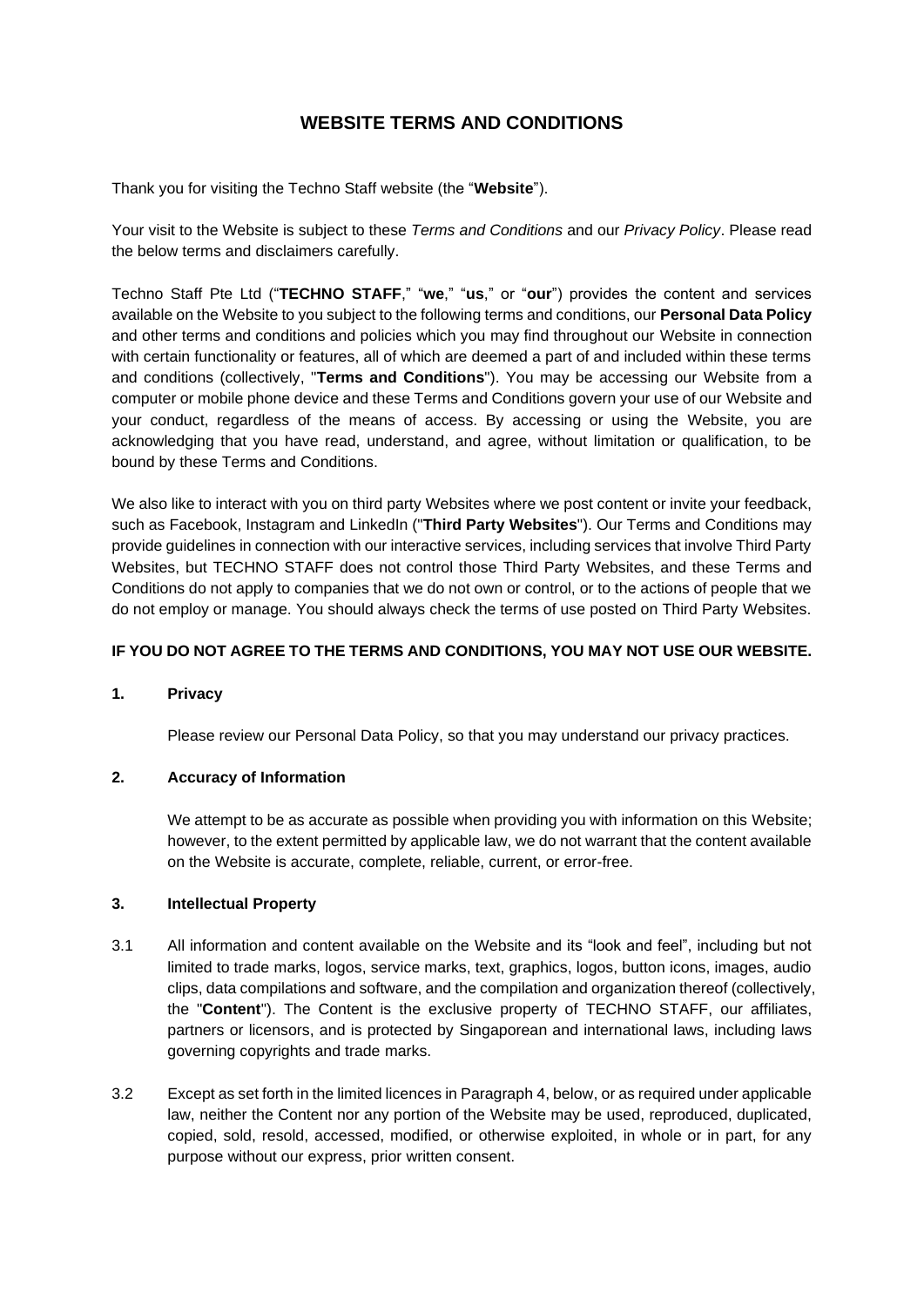# **4. Limited Licences**

- 4.1 We grant you a limited, revocable, non-transferable, and non-exclusive licence to access and make personal use of the Website. You understand and agree that you will not do or attempt to do or cause any third party to do or attempt to do any of the following in connection with your use of the Website:
	- (a) frame or utilize framing techniques to enclose the Website or any portion thereof;
	- (b) use any meta tags, "hidden text", robots, spiders, crawlers, or other tools, whether manual or automated, to collect, scrape, index, mine, republish, redistribute, transmit, sell, license or download the Website, Content (except caching or as necessary to view the Website), or the personal information of others without our prior written permission or authorization;
	- (c) make any use of the Website or any Content other than for personal use;
	- (d) modify, reverse engineer or create any derivative works based upon the Website or any Content;
	- (e) impersonate any person or entity, or falsely state or otherwise misrepresent your affiliation with any person or entity;
	- (f) "stalk" or otherwise harass including advocating harassment of another, entrap or harm any third party including harming minors in any way;
	- (g) intentionally violate any applicable local or international law;
	- (h) transmit, upload, post, e-mail, share, distribute, reproduce, or otherwise make available any software viruses, malware, program, code, file, or other material intended to interrupt, disrupt, alter, destroy, or limit any part of the Website; and/or
	- (i) engage or make any unsolicited or unauthorized advertising, solicitation or promotional material, including chain letters, mass mailings, or any form of "spam."
- 4.2 We also grant you a limited, revocable, non-transferable, and non-exclusive license to create a hyperlink to the home page of the Website for personal, non-commercial use only. A website that links to the Website (i) may link to, but not replicate, any and/or all of our Content; (ii) may not imply that we are endorsing such website or its services or products; (iii) may not misrepresent its relationship with us; (iv) may not contain content that could be construed as distasteful, obscene, offensive controversial or illegal or inappropriate for any ages (as determined in our sole discretion); (v) may not portray us or our products or services, in a false, misleading, derogatory, or otherwise offensive or objectionable manner, or associate us with undesirable products, services, or opinions; and/or (vi) may not link to any page of the Website other than the home page. We may, in our sole discretion, request that you remove any link to the Website, and upon receipt of such request, you shall immediately remove such link and cease any linking unless separately and expressly authorized in writing by us to resume linking.
- 4.3 Any unauthorized use by you of the Website or any and/or all of our Content automatically terminates the limited licences set forth in this Paragraph 4 without prejudice to any other remedy provided by applicable law or these Terms and Conditions.

# **5. Your Obligations and Responsibilities**

5.1 By accessing or using the Website or any Content, you agree that you will comply with these Terms and Conditions and any warnings or instructions on the Website. You agree that when accessing or using the Website or any Content, you will act in accordance with the law, custom and in good faith. You may not make any change or alteration to the Website or any Content or services that may appear on this Website and may not impair in any way the integrity or operation of the Website. Without limiting the generality of any other provision of these Terms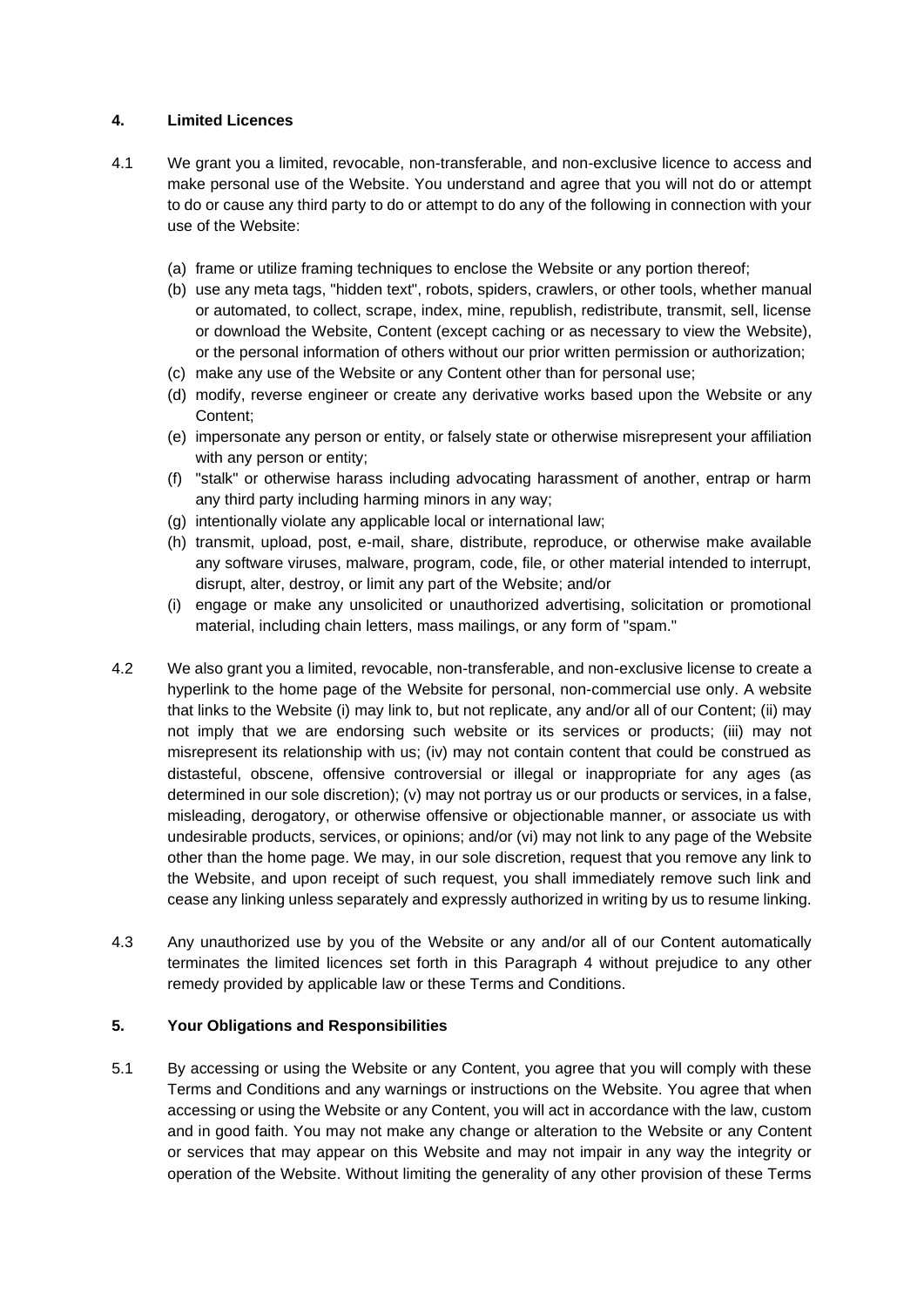and Conditions, if you negligently or willfully breach any of the obligations set forth in these Terms and Conditions, you shall be liable for all the losses and damages that this may cause to TECHNO STAFF, our subsidiaries, affiliates, partners or licensors.

5.2 If you access the Websites via your mobile phone, we do not currently charge for this access. Please be aware that your carrier's normal rates and fees, such as data charges, will still apply.

# **6. Third Party Links**

We are not responsible for the content of any off-website pages or any other websites linked to or from the Website including Third Party Websites. Links appearing on the Website are for convenience only and are not an endorsement by us, our affiliates or our partners of the referenced content, product, service, or supplier. Your linking to or from any off-website pages or other websites including Third Party Websites is at your own risk. We are in no way responsible for examining or evaluating, and we do not warrant the offerings of, off-website pages or any other websites linked to or from the Website (including Third Party Websites), nor do we assume any responsibility or liability for the actions, content, products, or services of such pages and websites, including, without limitation, their privacy policies and terms and conditions. You should carefully review the terms and conditions and privacy policies of all offwebsite pages and other websites (including Third Party Websites) that you visit.

# **7. User Content**

- 7.1 When you transmit, upload, post, e-mail, share, distribute, reproduce or otherwise make available suggestions, ideas, inquiries, feedback, data, text, software, music, sound, photographs, graphics, images, videos, messages or other materials ("**User Content**") on the Website in any manner (including, but not limited to, through the "**Contact Us**" form) you are entirely responsible for such User Content. You hereby grant to us a perpetual, worldwide, irrevocable, unrestricted, non-exclusive, royalty-free licence to use, copy, license, sublicense, adapt, distribute, display, publicly perform, reproduce, transmit, modify, edit, and otherwise exploit such User Content throughout the world, in all media now known or hereafter developed, for any purpose whatsoever, including without limitation, developing, manufacturing, distributing and marketing products.
- 7.2 You represent and warrant that you own or otherwise control the rights to your User Content. You agree not to engage in or assist or encourage others to engage in transmitting, uploading, posting, e-mailing, sharing, distributing, reproducing, or otherwise making available User Content that (a) is unlawful, harmful, threatening, abusive, harassing, tortious, defamatory, vulgar, obscene, pornographic, libelous, invasive of another's privacy, hateful, or racially, ethnically or otherwise objectionable; (b) you do not have a right to make available under any law or under contractual or fiduciary relationships; (c) is known by you to be false, fraudulent, inaccurate or misleading; (d) you were compensated for or granted any consideration by any third party; or (e) infringes any patent, trade mark, trade secret, copyright or other proprietary rights of any party.
- 7.3 We are in no way responsible for examining or evaluating User Content, nor do we assume any responsibility or liability for the User Content. We do not endorse or control the User Content transmitted or posted on the Website and therefore, we do not guarantee the accuracy, integrity or quality of User Content. You understand that by using the Website, you may be exposed to User Content that is offensive, indecent or objectionable to you. Under no circumstances will we be liable in any way for any User Content, including without limitation, for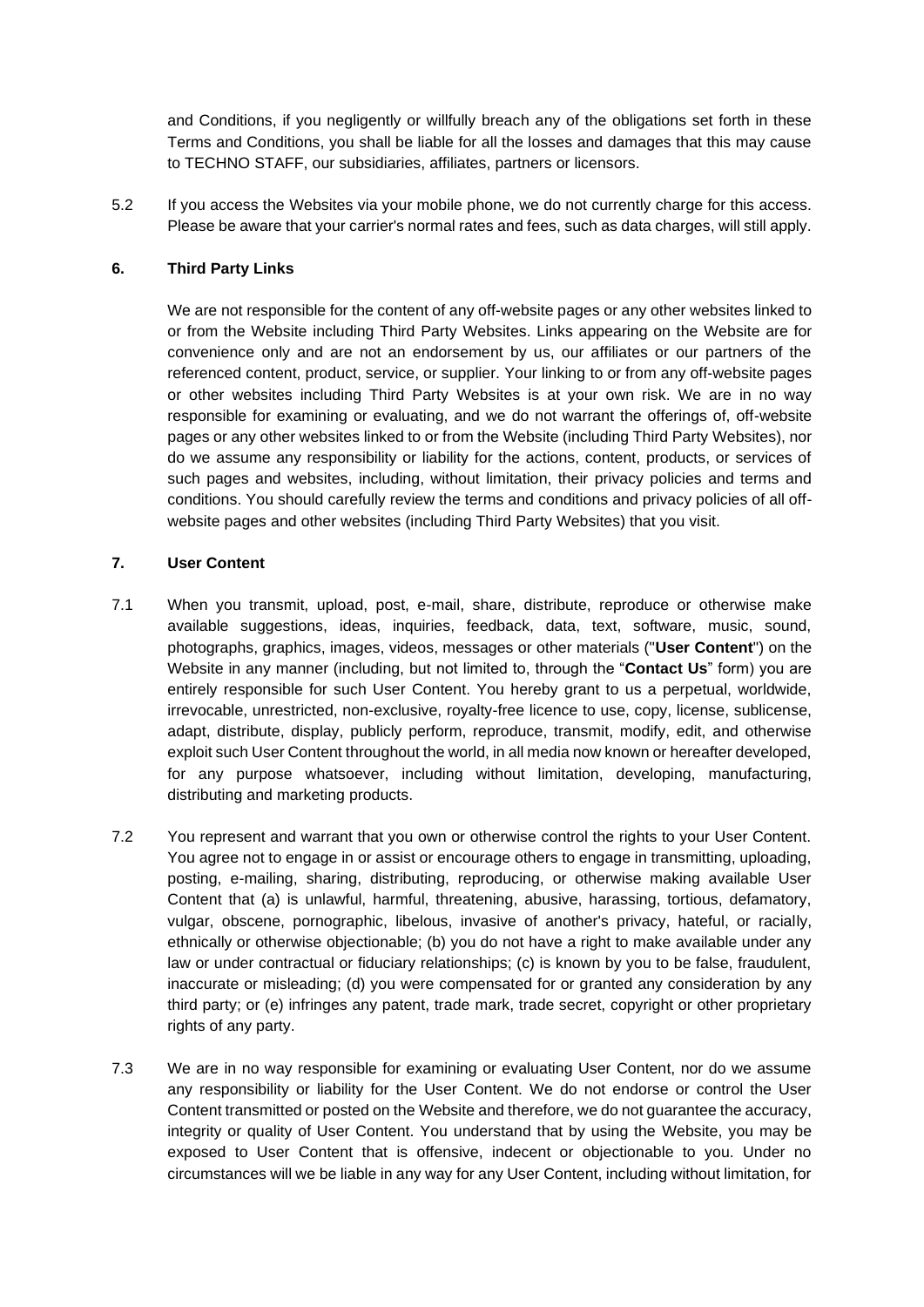any errors or omissions in any User Content, or for any loss or damage of any kind incurred by you as a result of the use of any User Content transmitted, uploaded, posted, e-mailed or otherwise made available via the Website. You hereby waive all rights to any claims against us for any alleged or actual infringements of any proprietary rights, rights of privacy and publicity, moral rights, and rights of attribution in connection with User Content.

- 7.4 You acknowledge that we have the right (but not the obligation) in our sole discretion to refuse to post or remove any User Content and we reserve the right to change, condense, or delete any User Content. Without limiting the generality of the foregoing or any other provision of these Terms and Conditions, we have the right to remove any User Content that violates these Terms and Conditions or is otherwise objectionable and we reserve the right to refuse service and/or terminate accounts without prior notice for any users who violate these Terms and Conditions or infringe the rights of others.
- 7.5 If you wish to delete certain public User Content, such as your posting(s), on our website or in connection with our mobile applications, please contact us by email at tssmsvl@technostaff.co.jp and include the following information in your deletion request: first name, user name/screen name (if applicable), email address associated with our website and/or mobile applications, your reason for deleting the posting, and date(s) of posting(s) you wish to delete (if you have it). We may not be able to process your deletion request if you are unable to provide such information to us. Please allow up to ten (10) business days to process your deletion request. We also note that it may not be possible to entirely delete posting(s) because cached web pages may continue to exist.

# **8. Notices of Claimed Copyright Infringement**

- 8.1 We respect the intellectual property of others and require that users of the Website do the same. We also maintain a policy that provides for the termination in appropriate circumstances of the Websites' use privileges of users who are repeat infringers of intellectual property rights. Consistent with the Copyright Act, if you believe that copyrighted materials have been copied in a way that constitutes copyright infringement, please send an e-mail to tssmsvl@technostaff.co.jp for notices of infringement and provide the following:
	- (a) A physical or electronic signature of a person authorized to act on behalf of the owner of the copyright interest that you claim is infringed;
	- (b) Identification of the copyrighted work(s) that you claim has been infringed;
	- (c) A description of the material that you claim is infringing and the location of that material on the Website;
	- (d) Your address, telephone number and email address;
	- (e) A statement by you that you have a good faith belief that the use of the material in the manner complained of is not authorized by the copyright owner, its agent, or the law; and
	- (f) A statement by you, made under penalty of perjury, that the above information in your notice is accurate and that you are the copyright owner or authorized to act on the copyright owner's behalf.

# **9. Representations and Warranties; Limitation of Liability**

THE WEBSITE AND ITS CONTENT AND SERVICES ARE PRESENTED "AS IS." WE MAKE NO REPRESENTATIONS OR WARRANTIES OF ANY KIND WHATSOEVER, EXPRESS OR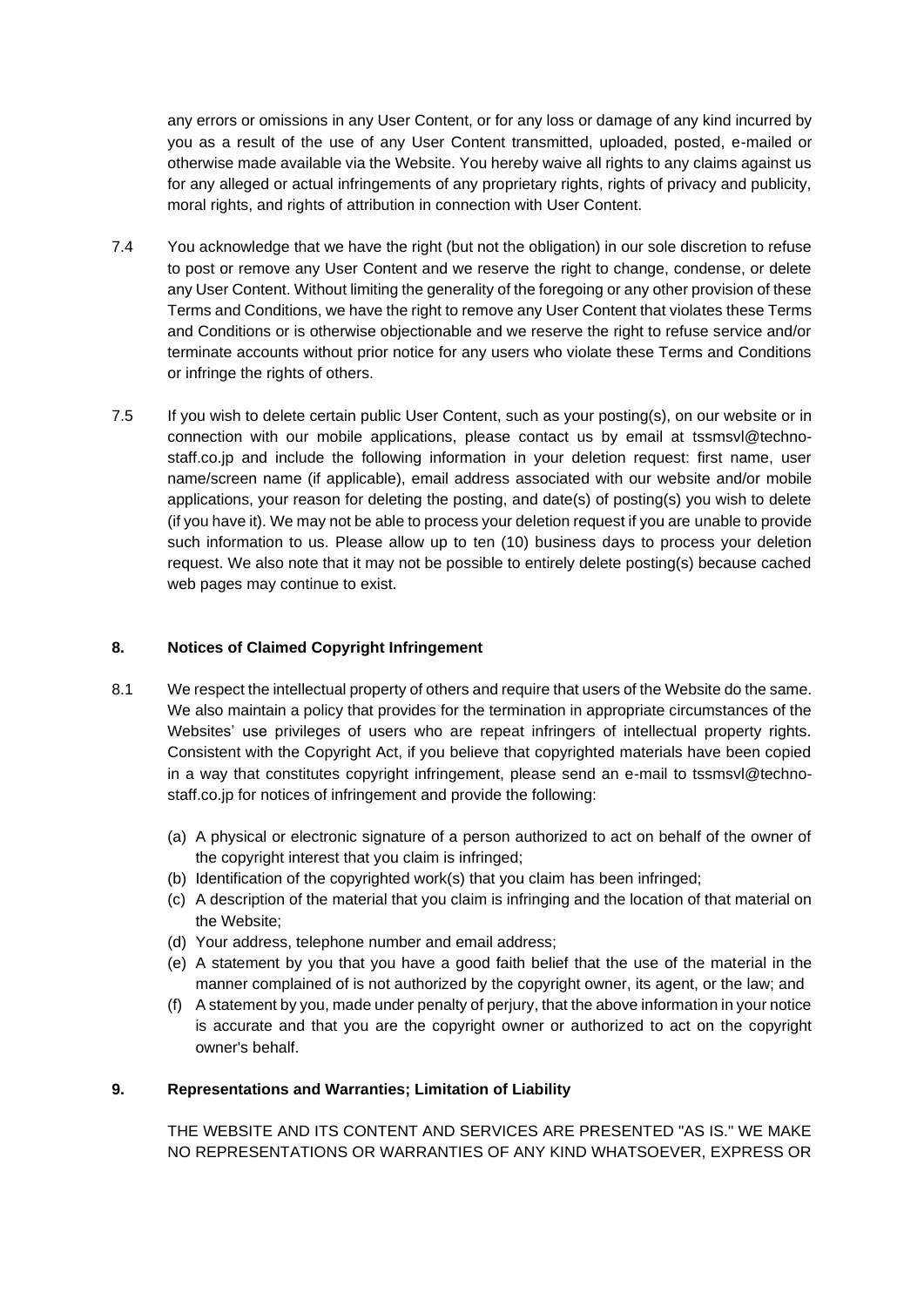IMPLIED, IN CONNECTION WITH THESE WEBSITE TERMS AND CONDITIONS OR THE WEBSITE OR ITS CONTENTS OR SERVICES.

YOU AGREE THAT WE WILL NOT BE RESPONSIBLE OR LIABLE IN CONTRACT, WARRANTY OR IN TORT (INCLUDING NEGLIGENCE) FOR ANY (a) INTERRUPTION OF BUSINESS; (b) ACCESS DELAYS OR ACCESS INTERRUPTIONS TO THE WEBSITE; (c) DATA NON-DELIVERY, MISDELIVERY, CORRUPTION, DESTRUCTION OR OTHER MODIFICATION; (d) LOSS OR DAMAGES OF ANY SORT INCURRED AS A RESULT OF DEALINGS WITH OR THE PRESENCE OF OFF-WEBWEBSITE LINKS ON THE WEBSITE; (e) COMPUTER VIRUSES, SYSTEM FAILURES OR MALFUNCTIONS WHICH MAY OCCUR IN CONNECTION WITH YOUR USE OF THE WEBSITE, INCLUDING DURING HYPERLINK TO OR FROM THIRD PARTY WEBWEBSITES (f) ANY INACCURACIES OR OMISSIONS IN CONTENT OR (g) EVENTS BEYOND OUR REASONABLE CONTROL.

FURTHER, WE WILL NOT BE LIABLE IN CONTRACT, WARRANTY, OR IN TORT (INCLUDING NEGLIGENCE) FOR ANY INDIRECT, SPECIAL, INCIDENTAL, OR CONSEQUENTIAL DAMAGES OF ANY KIND (INCLUDING LOST PROFITS) RELATED TO THE WEBSITE OR YOUR USE THEREOF, EVEN IF WE HAVE BEEN ADVISED OF THE POSSIBILITY OF SUCH DAMAGES AND IN NO EVENT SHALL OUR MAXIMUM AGGREGATE LIABILITY EXCEED ONE HUNDRED DOLLARS (\$100.00).

YOU AGREE THAT NO CLAIMS OR ACTION IN CONTRACT, WARRANTY, OR IN TORT (INCLUDING NEGLIGENCE) ARISING OUT OF, OR RELATED TO, THE USE OF THE WEBSITE OR THESE TERMS AND CONDITIONS MAY BE BROUGHT BY YOU MORE THAN ONE (1) YEAR AFTER THE CAUSE OF ACTION RELATING TO SUCH CLAIM OR ACTION AROSE.

# **10. Indemnification**

You agree to defend, indemnify and hold us harmless for any loss, damages or costs, including legal fees on an indemnity basis, resulting from any third party claim, action, or demand arising from (i) your use of the Websites or the Website Content in violation of any law, rule, regulation or breach of these Terms and Conditions, or (ii) any part of User Content. You also agree to indemnify us for any loss, damages, or costs, including reasonable attorneys' fees, resulting from your use of software robots, spiders, crawlers, or similar data gathering and extraction tools, or any other action you take that imposes an unreasonable burden or load on our infrastructure.

#### **11. Disputes**

11.1 With respect to any dispute, claim or controversy regarding the Website, all rights and obligations and all actions contemplated by these Terms and Conditions shall be governed by the laws of Singapore, as if the Terms and Conditions were a contract wholly entered into and wholly performed within Singapore. ANY DISPUTE RELATING IN ANY WAY TO YOUR USE OF THE WEBSITE, THESE WEBSITE TERMS AND CONDITIONS, OR THE RELATIONSHIP BETWEEN THE PARTIES (OTHER THAN CLAIMS RELATING TO THE intellectual property rights OF TECHNO STAFF OR OUR AFFILIATES, partners or licensors or CLAIMS in equity) SHALL BE SUBMITTED TO CONFIDENTIAL ARBITRATION IN SINGAPORE AND YOU AGREE TO SUBMIT YOURSELF TO THE JURISDICTION AND PROCEEDINGS THEREOF. ARBITRATION MEANS THAT AN ARBITRATOR(S) WILL DECIDE THE CLAIM, AND YOU WILL NOT HAVE THE RIGHT TO SUE IN COURT OR TO HAVE A JUDGE DECIDE YOUR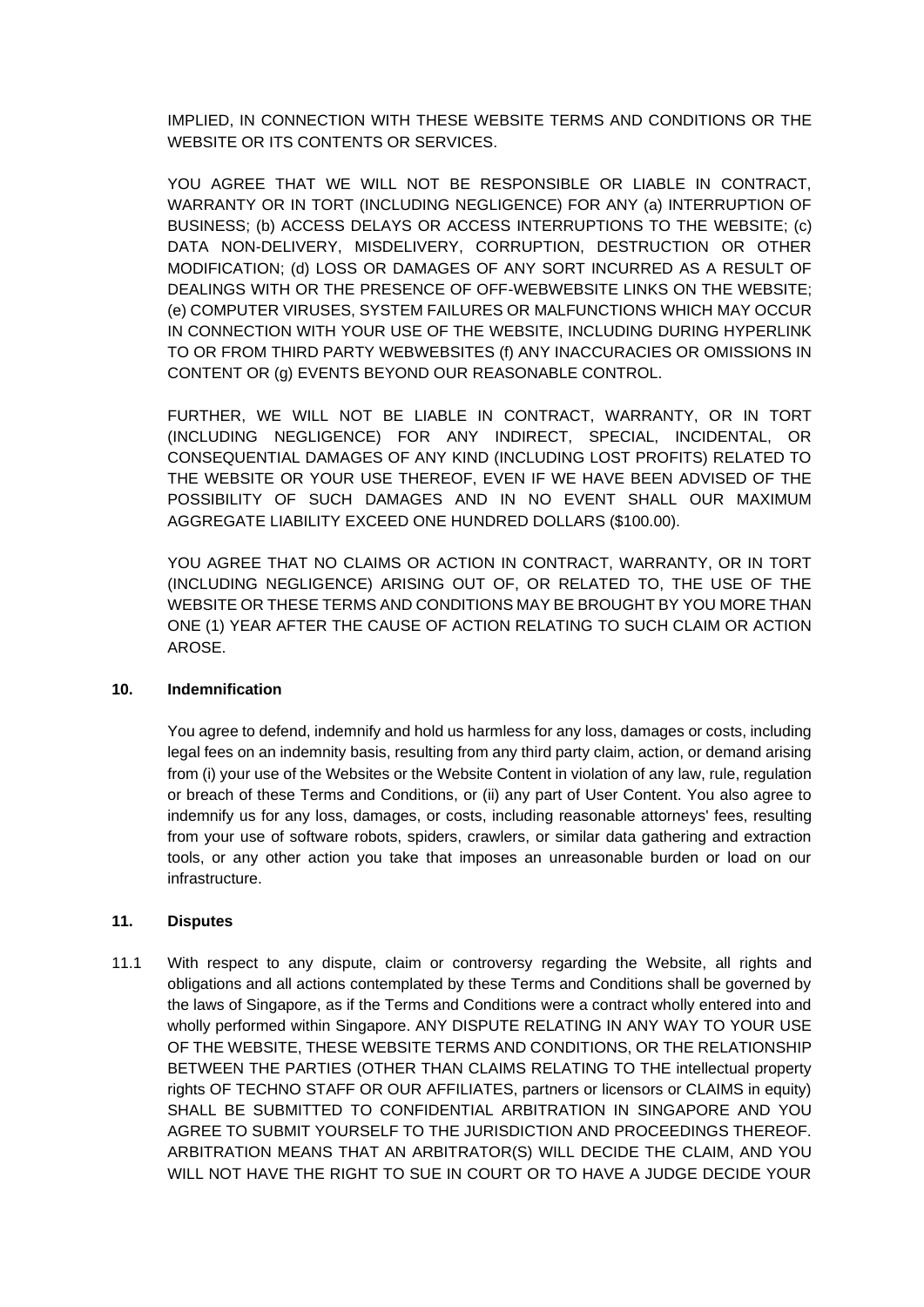CLAIM. YOUR RIGHTS TO PREHEARING EXCHANGE OF INFORMATION AND APPEALS MAY ALSO BE LIMITED IN ARBITRATION. It is further agreed that any dispute over the scope of this arbitration provision and any dispute as to whether a claim is arbitral shall be submitted to the arbitrator for decision. Notwithstanding the foregoing, to the extent you have in any manner violated or threatened to violate our intellectual property rights or the intellectual property rights of our affiliates, partners or licensors or otherwise have a cause of action in equity, we may seek injunctive or other appropriate relief in any court of competent jurisdiction and you consent to jurisdiction and venue in any such court for such purposes. The arbitrator's award shall be binding and may be entered as a judgment in any court of competent jurisdiction. To the fullest extent permitted by applicable law, no arbitration under these Terms and Conditions shall be joined to an arbitration involving any other party subject to this Terms and Conditions, whether through class arbitration proceedings or otherwise.

11.2 You agree that any arbitration or proceeding shall be limited to the dispute between us and you individually, and (i) no arbitration or proceeding shall be joined with any other; (ii) there is no right or authority for any dispute to be arbitrated or resolved on a class action-basis or to utilize class action procedures; and (iii) there is no right or authority for any Dispute to be brought in a purported representative capacity on behalf of the general public or any other persons. YOU AGREE THAT YOU MAY BRING CLAIMS AGAINST US ONLY IN YOUR INDIVIDUAL CAPACITY AND NOT AS A PLAINTIFF OR CLASS MEMBER IN ANY PURPORTED CLASS OR REPRESENTATIVE PROCEEDING.

# **12. Consent to Receive Notices Electronically by Posting on the Website and Via Email**

- 12.1 You consent to receive any agreements, notices, disclosures and other communications (collectively, "**Notices**") to which these Terms and Conditions refer from us electronically including without limitation by e-mail or by posting notices on this Website. You agree that all Notices that we provide to you electronically satisfy any legal requirement that such communications be in writing. To withdraw your consent to receive Notices electronically, you must notify us of your withdrawal of such consent by emailing us at tssmsvl@techno-staff.co.jp and discontinue your use of this Website. In such event, all rights granted to you pursuant to these Terms and Conditions, including but not limited to the limited licences set forth in Paragraph 4 hereof, shall automatically terminate. Unfortunately, we cannot provide the benefits of this Website to any user that cannot consent to receipt of Notices electronically.
- 12.2 Please note that this consent to receive Notices is entirely separate from any election you may make with respect to receipt of marketing communications. Your options with respect to receipt of marketing communications are set forth in our *Personal Data Policy*.

#### **13. General**

- 13.1 You acknowledge and agree that these Terms and Conditions; the Quotation; the Standard Terms; and our Personal Data Policy constitute the complete and exclusive agreement between us concerning your use of the Website, and supersede and govern all prior proposals, agreements, or other communications.
- 13.2 We reserve the right, in our sole discretion, to change these Terms and Conditions at any time by posting the changes on the Website and providing notice of such change. Any changes are effective immediately upon posting to the Website and release of notice of such change. Your continued use of the Website thereafter constitutes your agreement to all such changed Terms and Conditions. We may, with or without prior notice, terminate any of the rights granted by